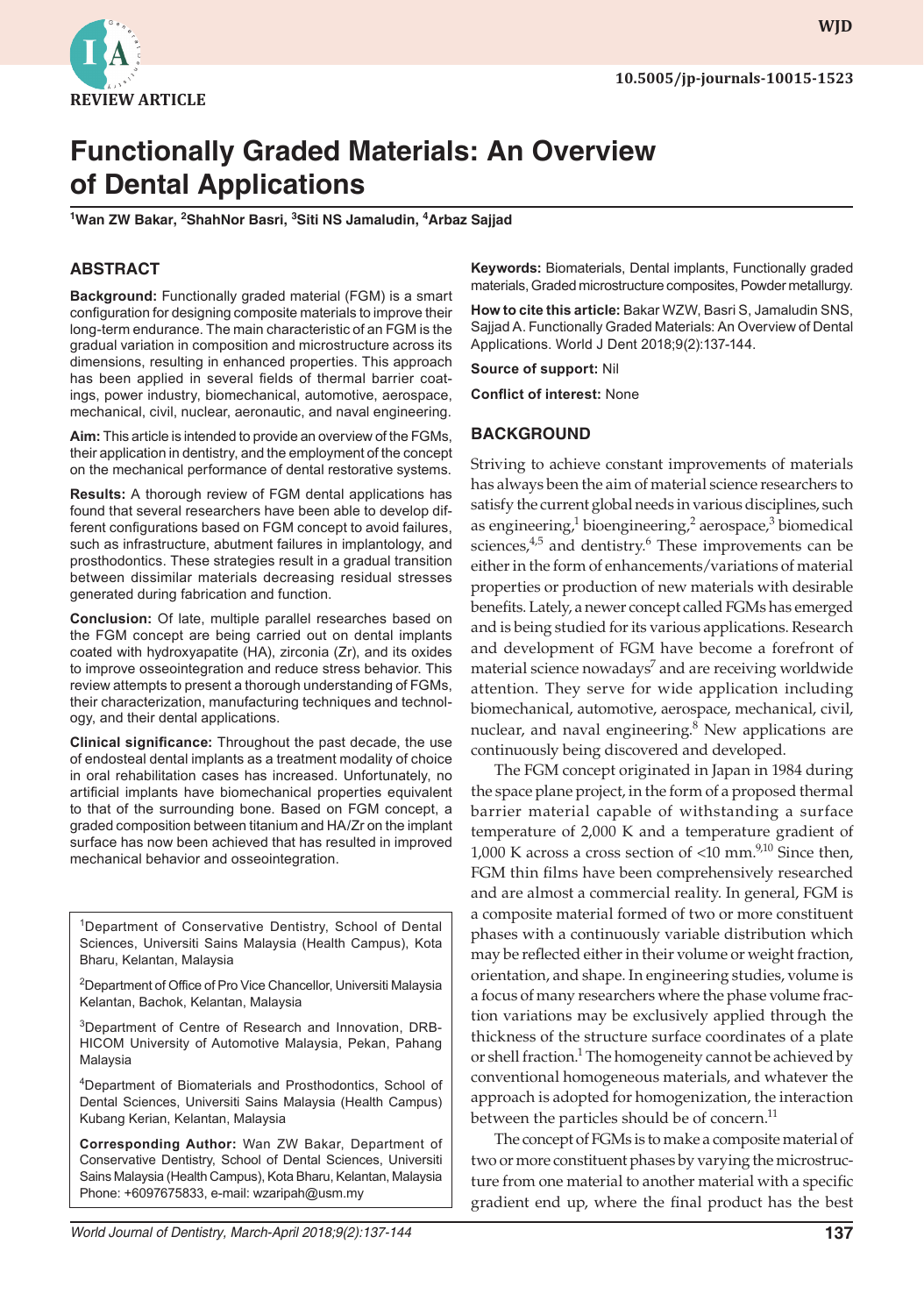

**Fig. 1:** Schematic representation of a continuously graded microstructure



**Fig. 2:** Schematic representation of a stepwise graded microstructure

properties of both the parent materials.12 For continuous grade structure, the change of composition and microstructure occurs continuously with position (Fig. 1), whereas stepwise microstructure feature occurs in stepwise manner producing multilayered structure with interface existing between discrete layers (Fig. 2). The smooth transition for the FGM can be measured from the measured variation in hardness, fracture toughness, and cellular adhesion across the cross section, e.g., FGM of  $HAp-Al<sub>2</sub>O<sub>3</sub>$ -yttria-stabilized Zr nanocomposite has increased bulk toughness combined with unrestricted surface bioactivity which is a suitable property for bone implant.5

# **REVIEW METHOD**

An electronic search of publications was made using the electronic databases: ScienceDirect® and PubMed® through our institutional membership access. The inclusion criterion was abstract or full-text articles: Original research, reviews, or systematic reviews. The keywords used for the search were selected listing the following five combinations: (1) Functionally graded materials, (2) biomaterials, (3) graded microstructure composites, (4) dental implants, and (5) powder metallurgy (PM).

# **CHARACTERIZATION OF FGMs**

An FGM microstructure is designed to enhance various mechanical and thermal properties by reducing mismatch of inherent characteristics. A thorough understanding of the overall structure must be available to better understand the approach to configuration. For example, optical microscopy is one of the commonly employed methods to visualize the spatial distribution, transitions of the material, and microstructure of an FGM. Similarly, chemical composition, optical, thermal, and mechanical behavior, can be determined by various other characterization techniques and computer simulation analysis. Table 1

| <b>Table 1.</b> LIST OF LEGITINGUES TO ATTAIN A FOR POINT DIODELITES |                                           |                                                                                          |
|----------------------------------------------------------------------|-------------------------------------------|------------------------------------------------------------------------------------------|
| Properties analyzed                                                  | Techniques/equipment used                 | Evaluations                                                                              |
| Microstructural                                                      | Optical microscope                        | Microstructure (spatial distribution and transitions)                                    |
|                                                                      | Scanning electron microscope              |                                                                                          |
| Chemical                                                             | X-ray fluorescence                        |                                                                                          |
|                                                                      | Energy-dispersive X-ray                   |                                                                                          |
|                                                                      | Spectroscopy                              |                                                                                          |
| Phases identification                                                | X-ray diffraction                         |                                                                                          |
|                                                                      | Raman spectroscopy                        |                                                                                          |
| Mechanical                                                           | Sonic resonance                           | Determine (E, v, G)*,                                                                    |
|                                                                      | Micro-indentation                         | Determine (E, H, S, KIc)*                                                                |
|                                                                      | Nano-indentation; atomic force microscope | Determine (E, H, S, KIc)                                                                 |
| Optical                                                              | Spectrophotometry                         | Determine ( $\Delta E$ , L <sup>*</sup> , a <sup>*</sup> , b <sup>*</sup> ) <sup>*</sup> |
| Adhesion                                                             | Shear bond test                           | Interface adhesion strength (MPa)                                                        |
|                                                                      | Scratch or nano-scratch test              |                                                                                          |
| Computed behavior simulation                                         | Finite element analysis                   | Residual stresses and thermal behavior prediction                                        |

**Table 1:** List of techniques to analyze the FGM properties

\*ΔE: Color difference; L**\***: Lightness difference; a**\*** and b**\***: Chromaticity differences; E: Young's modulus; ν: Poisson ratio; G: shear modulus; H: Hardness; S: Stiffness; KIc: Fracture toughness

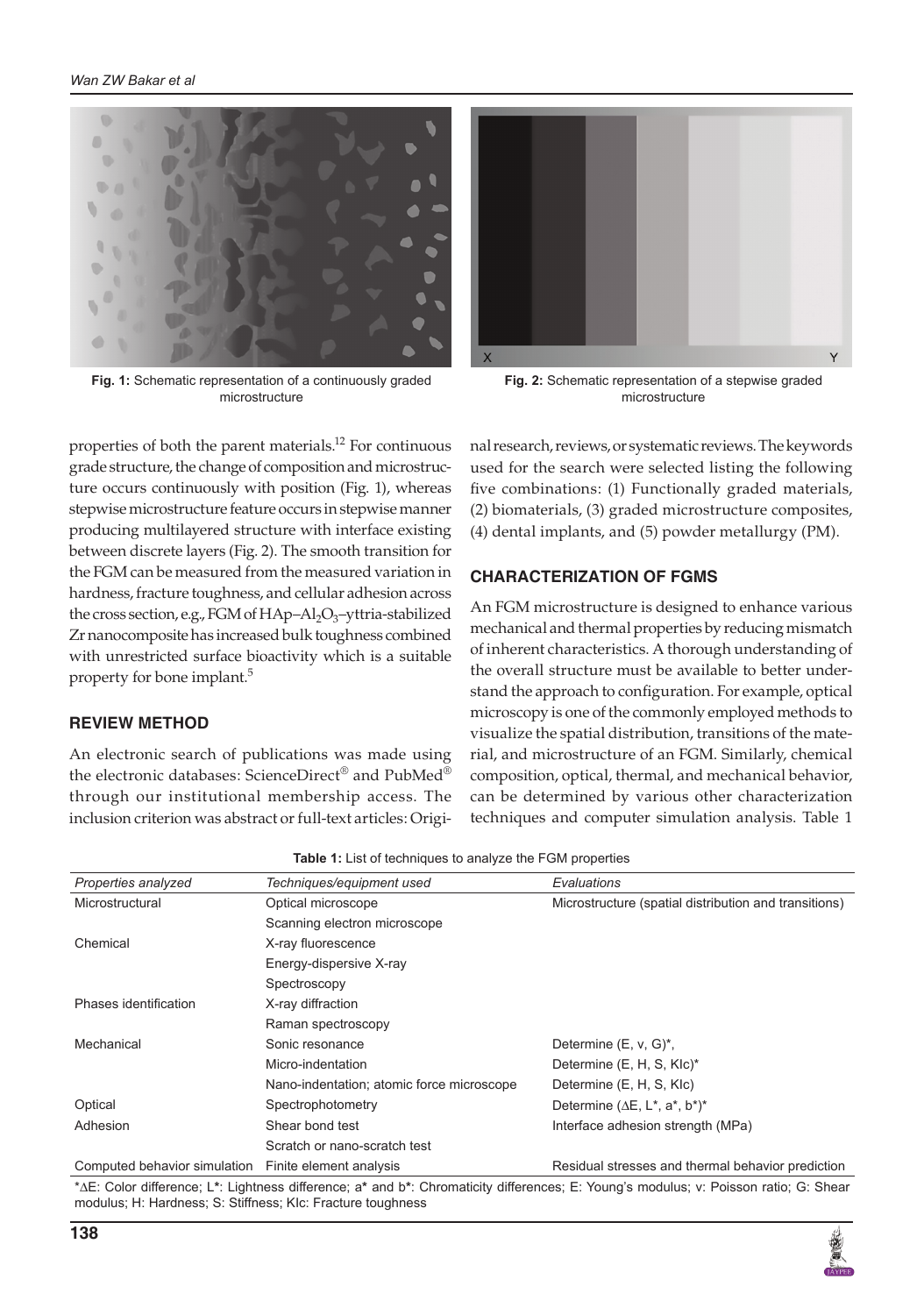presents a list of some available techniques to investigate the whole FGM structures.

#### **INCEPTION OF FGM IN DENTISTRY**

The development of FGM coatings has attracted considerable interest of dental material scientists and engineers. A major application in the biomaterial field is the design of implant surface coating systems to avoid mismatch of mechanical and biological properties between implant materials and bone. In dentistry, ceramic FGMs were mainly studied for the use as implant abutments.<sup>13,14</sup> For the success of a dental implant's osteointegration, several factors should be considered which include health and bone quality, surgical techniques, implant design, surface characteristic, and the biomaterial and biomechanical factors.15 Their use as dental implant abutment is due to the higher toughness and the lower modulus of elasticity, increased esthetics, and corrosion resistance. Osman and Swain<sup>6</sup> have critically reviewed Zr and its oxides as dental implant materials and compared them with titanium. Yttria-stabilized tetragonal Zr polycrystalline material exhibits superior corrosion and wear resistance. They have made a few recommendations for better Zr implants, such as strict quality control during the manufacturing process and avoidance of stress concentration areas, such as sharp threads.

The use of FGM as dental implant has been a focus of research in many studies. The advantages of using FGM as dental implants are mainly due to reduced stress shielding effect on the surrounding bones which usually arises in the presence of fully metallic implants, improved biocompatibility, prevention of thermal–mechanical failure at the bone–implant interface, and achievement of biomechanical requirements during bone remodeling, thereby maintaining the bone's health status. $16,17$ 

Other applications of FGMs were in the field of ceramometal technology. On conventional metal–ceramic restorations, a sharp transition occurs between infrastructure and ceramic which induces a mismatch in the properties between the materials involved. A composite interlayer composed of both materials (metal + ceramic) can be used to create a transition material that mixes the properties of metal and ceramic, avoiding sharp transition in properties. Furthermore, the use of an FGM might significantly reduce failures between dissimilar materials. Henriques et al<sup>18</sup> developed a composite interlayer to be applied at the interface between the metal infrastructure and the veneering ceramic, to impart a graded transition between the two materials (Fig. 3). They tested two types of metal–ceramic specimens: A conventional porcelain to metal specimens (PFM) and metal–ceramic specimens with a composite interlayer at the interface, designated as functionally graded restorations. They were able to improve metal–ceramic bond strength by ~140% relative to the conventional PFM restorations.

## **PROCESSING TECHNIQUES OF FGM**

Functionally graded material production is divided into two main process classes. The first class is the constructive processes, where it produces gradients by stacking selectively two or more of the starting materials. This allows full and potentially automated control of compositional gradients. The second class is called "transport-based processes" that utilize natural transport phenomena to create compositional and microstructural gradients during the production of a component.<sup>19</sup> These techniques can be classified into gas-based, liquid-phase, solid-phase, and biopolymeric-based processes.<sup>20</sup> The selection of these production methods is based mainly on the material combination, type of transition function required, and geometry of the desired component. $^{21}$ Chemical vapor deposition (CVD), physical vapor deposition (PVD), ion plating, plasma spraying, and ion mixing are some examples of gas-based methods, whereas liquidphase processes include centrifugal casting, combustion, tape casting, slip-casting, gel-casting, electrophoretic



**Fig. 3:** Schematic representation of a conventional PFM and a FGR with a composite interlayer

*World Journal of Dentistry, March-April 2018;9(2):137-144* **139**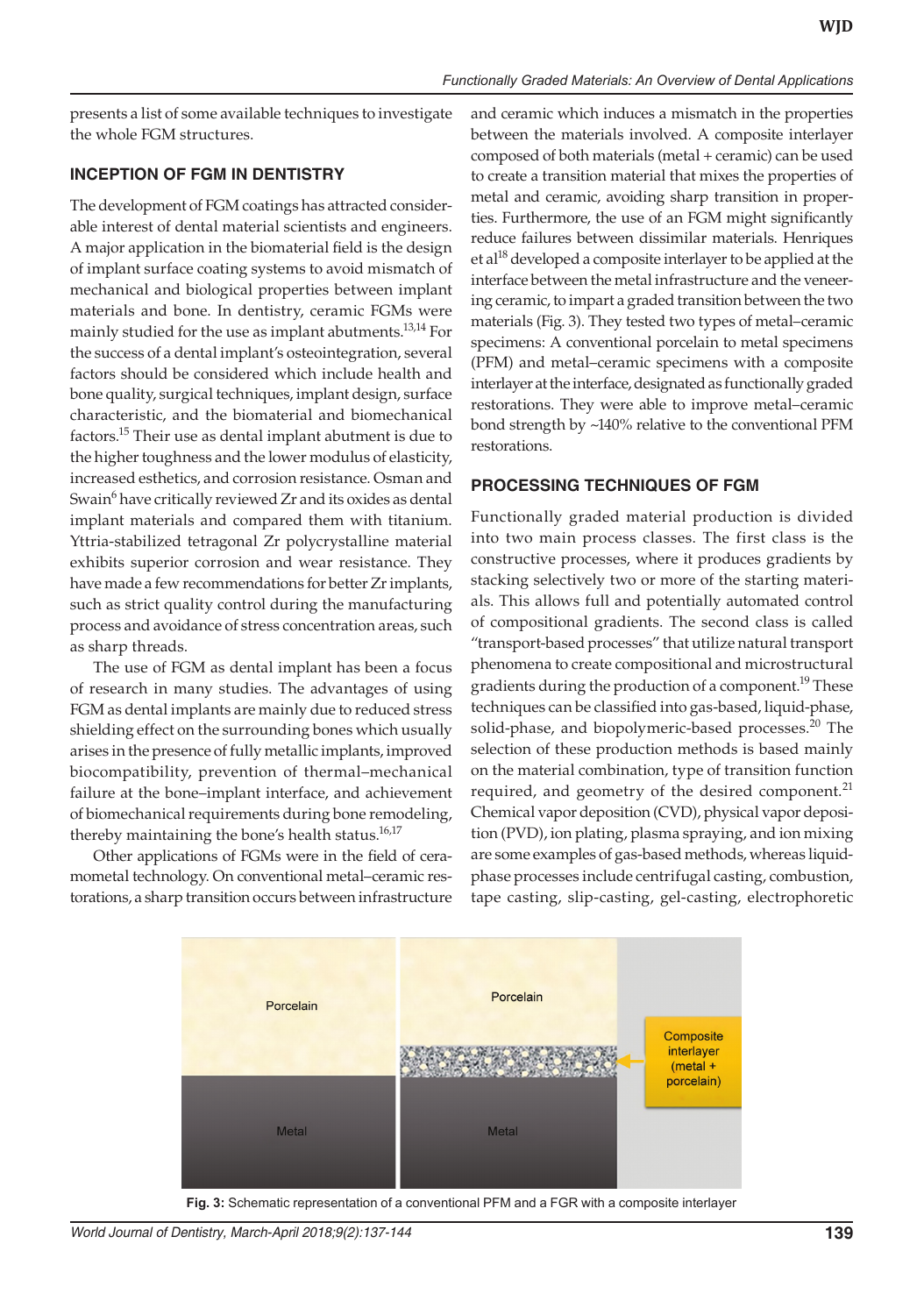deposition, chemical solution deposition, laser deposition, and directional solidification. Solid-phase processes include spark plasma sintering (SPS)<sup>5</sup> and PM. Biopolymeric-based processes include freeze drying, compression molding, and electrospinning. Different processing techniques have different parameters that affect the final properties of the produced FGMs.<sup>20</sup>

Functionally graded materials can be in the form of bulk composites, coating, or films.<sup>22</sup> Several methods had been introduced to fabricate FGMs depending on the requirement, either for surface coatings or bulk FGM. Surface coatings are a thin FGM usually deposited by several vapor deposition techniques, such as CVD and PVD.<sup>23</sup> Other than that, surface coatings can also be prepared using techniques, such as plasma spraying, $24,25$  electrodeposition,<sup>26</sup> electrophoretics,<sup>27,28</sup> ion beam-assisted deposition,<sup>29</sup> laser-engineered net shaping technology,<sup>30</sup> and self-propagating high-temperature synthesis.<sup>31</sup> These techniques are generally slow, consume a lot of energy, and produce poisonous gas by-products. Therefore, it is uneconomic to produce surface-coated FGMs. $^{32}$ 

Bulk FGMs are FGMs with a gradient breadth in the order of millimeters to centimeters with continuous gradient profiles. This bulk FGM could be fabricated by PM technique, 33-36 centrifugal method, solid freeform fabrication (SFF) method, laser cladding–based method, selective laser sintering (SLS), selective laser melting (SLM), three-dimensional (3D) printing, and few other techniques.37,38 Powder metallurgy technique involves weighing and mixing of powders, followed by stacking and ramming of pre-mixed powder and finally sintering<sup>39</sup> which gives a stepwise structure. The centrifugal method uses the force of gravity based on the difference of material densities through spinning. The fabrication of the FGMs by the centrifugal method can be classified into two categories depending on the processing temperature: The centrifugal solid-particle method and the centrifugal *in situ* method.<sup>40</sup> A new technique called centrifugal mixed-powder was introduced by Watanabe et al, $40$  which could produce FGM-containing nanoparticles.

Mahamood et al $^{23}$  recommended the SFF technique in their overview of fabrication methods and application areas of FGM. Solid freeform fabrication method involves five basic steps: (1) Generation of computer-aided design (CAD) data from the software; (2) conversion of the CAD data to standard triangulation language (STL) file; (3) slicing of the STL into two-dimensional crosssection profiles; (4) building of the component layer by layer; and (5) removal and finishing. $^{41}$  The advantages of SFF technique are higher speed of production with less energy consumption, maximum material utilization with minimal wastage, and ability to produce complex shapes

with design freedom (as parts are produced directly from CAD). This technique in conjunction with laserbased technology is among the most commonly used technique for FGM fabrication. Other techniques, such as laser cladding-based methods and  $SLM<sup>2</sup>$  are capable of producing fully dense components.

Spark plasma sintering is another method used to consolidate powders prepared by mixing  $ZrO<sub>2</sub>$  (3Y-PSZ) with 10 to 50 vol% of AISI316L granules. $42$  The material was designed to remove elements of low fracture toughness of ceramics and degradation and toxicity of metals, which is important for artificial joints. The fabricated FGMs showed a higher fracture toughness than a monolithic  $ZrO<sub>2</sub>$  when the layers have a thickness of more than 2.0 mm. Functionally graded materials produced by SPS exhibited a low porosity level and consequently fully dense specimens. $43$  To produce the best material, multiobjective optimization methods should be applied to solve multicriteria problems that might arise during the fabrication process. Sadollah et al<sup>17</sup> used the multiobjective particle swarm optimization method to determine the Pareto front.

#### **HYDROXYAPATITE AND ZIRCONIA FGMs**

Hydroxyapatite is a naturally occurring mineral form of calcium apatite and usually written as  $Ca_{10}(PO_4)_6(OH)_2$ . It is well recognized as a potential material for tissue replacement and repair, as it supports new bone formation which is an important factor for implant osseointegration. Hydroxyapatite is also a good osteoconductive material that can support cell fate process.<sup>44</sup> However, HA cannot be implanted alone as monolithic material for load-bearing implants, such as tooth and artificial bones due to its low fracture strength and poor fracture toughness when compared with human bone. Therefore, a large number of studies have been done to enhance the mechanical properties of this material by doping it with different metals (Ti or Ti-6Al-4V alloys), ceramics (ZrO glass, etc.), polymers (low density polyethylene, ultra high molecular weight polyethylene, etc.), and carbon nanotubes.<sup>5</sup> Zirconia has been extensively employed for such applications attributing to its bio-inertness and high fracture toughness (6–10 MPa  $m^{1/2}$ ).<sup>45</sup> Functionally graded material Zr was successfully processed through SPS at 1200°C for 5 minutes. The stepwise functional variation of hardness and toughness along the cross section of FGM was effectively achieved with strong adherence. However, a desired variation in porosity could not be achieved. Successive cell culture provided clear evidence of cell adhesion and cell proliferation on the Zr FGM surface, indicating good cytocompatibility. The introduction of CAD/computer-aided manufacturing techniques has increased the general acceptance

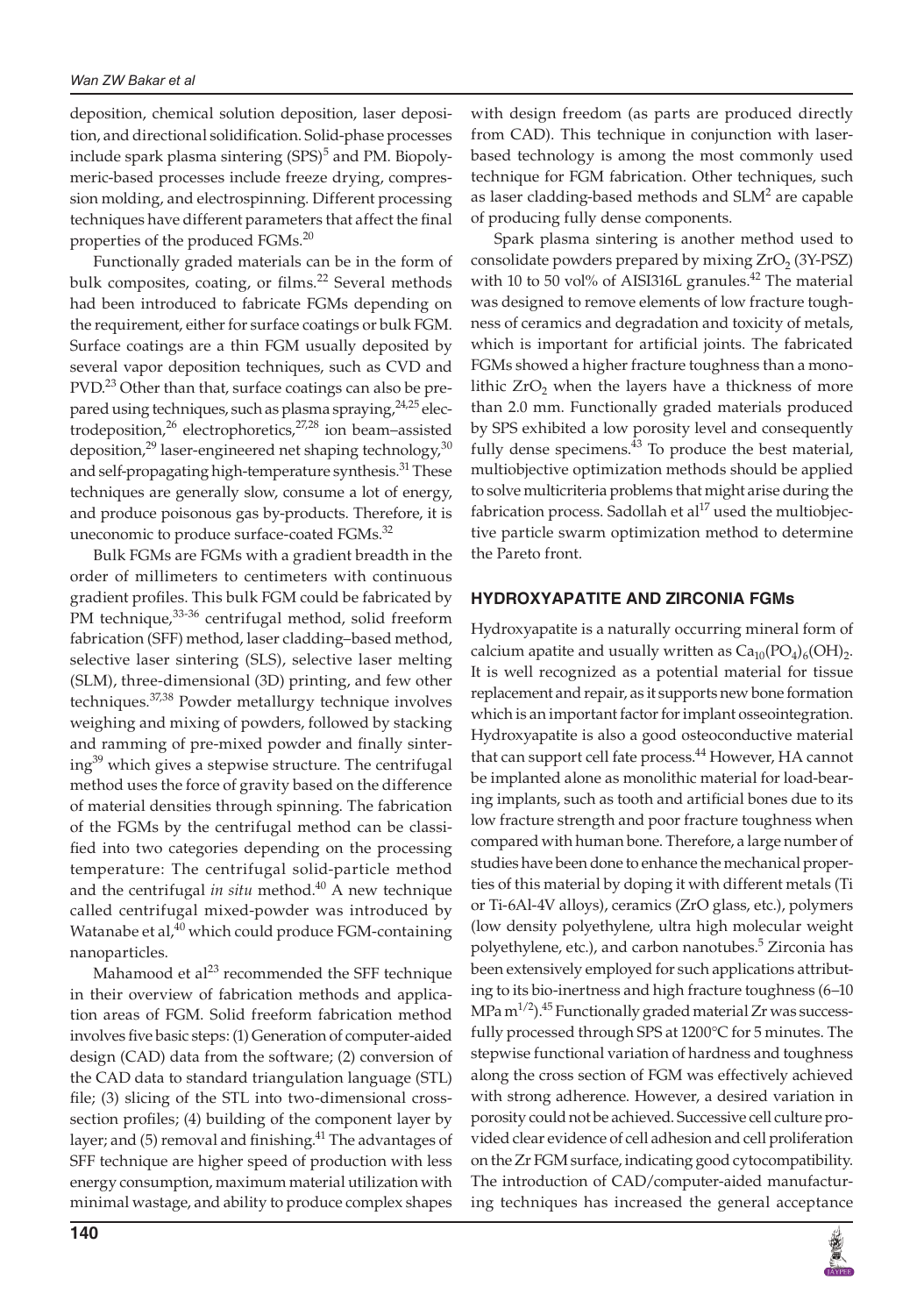of Zr in dentistry.<sup>46</sup> Furthermore, the advances in this technology are essential to research and development of high-strength polycrystalline ceramics, such as stabilized zirconium dioxide  $(ZrO<sub>2</sub>)$ , which could not have been practically processed by traditional laboratory methods.

## **powder metallurgy METHOD**

Powder metallurgy is a process of making components from metallic powders where the properties of the FGMs are dependent on the characteristics of the metal powders used. It depends on particle shape, particle size and distribution, flow rate, compressibility, apparent density, and purity. The manufacturing involves five steps which are: Manufacturing of metal powders, blending and mixing of powders, compacting, sintering, and finally, finishing. Hence, the fabrication processes involve compacting process, powder stacking, wet vibration, vibrating stacking process, centrifugal process, wet powder spray-forming process, sequential slip casting, and slurry dip slip casting and later is sintering.<sup>20</sup> Its wide advantages include lower costs, higher raw material availability, simpler processing equipment, lower energy consumption, and shorter processing times. By controlling the particles size in optimum mixing condition together with applying correct pressing technique, the sintering imbalance that occurs can be prevented. Controlling the sintering process and adding the activating phase are suggested. Powder metallurgy technique enables fabrication of materials with a good control of chemical composition and microstructure.<sup>20</sup>

Powder preparation is done through chemical reactions, electrolytic deposition, grinding, or comminution. During powder processing, precision in weighing correct amounts and the dispersion of the mixed powders are the main consideration. The forming operations are performed at room temperature, while sintering is conducted at atmospheric pressure. The PM method is one of the most commonly employed techniques due to its wide range control on composition, microstructure, and shape-forming capability.<sup>47</sup> Bhattacharyya et al<sup>48</sup> synthesized and characterized Al/SiC and Ni/AlO FGMs where they reported that Al/SiC FGMs fabricated by PM technique exhibit homogeneous distribution of fragmented and clustered SiC particles microstructures. Chenglin et al, $49$  who also investigated fabrication of HA-Ti FGM through PM technique, discovered that the bending strength and fracture toughness have a direct relationship with Ti content and it is much higher than human bone strength.

Oleiwi et al<sup>50</sup> had prepared FGM of Ti and HA using PM process by the layers pressing method. The metallic and ceramic pure powders were mixed in several proportions using ball mills with the rotational speed of 300 rpm

for 1 hour in several proportions. The mixture was later stacked layer-by-layer using the pressing method of cold uniaxial pressing in double action typically between 0.2 and 1 mm thickness with a concentration difference in components' content. The powder of layers was measured by a sensitive balance type (BEL), and sintering process was done using a mini-brute furnace at 400°C for 5 hours and at 1000°C for 2 hours. A review of FGM by El-Wazery and El-Desouky<sup>21</sup> found that FGM can be used to avoid problems associated with the presence of an interface in material stress singularities due to elastic or thermal property mismatch, poor adhesion, or unwanted reflections at the interface. The ceramic/metal FGMs can be designed to make

use of the heat and corrosion resistances of ceramic combined with the mechanical strength, good machinability, and high toughness and bonding capability of metals. This could be achieved without severe internal thermal stresses. Higher fracture resistance parameters will result in higher toughness due to crack bridging in a graded volume fraction. Powder metallurgy method is the most suitable technique certainly for mass production and upscaling of the FGMs.<sup>21</sup>

# **FUTURE OF FGM RESEARCH IN DENTISTRY— SIMULATION STUDIES**

Several theoretical studies had been conducted using a variety of techniques in producing the best FGMs. Ogawa et al<sup>51</sup> carried out computer simulation for FGM using the centrifugal solid particle method. In this method, the centrifugal force was applied to a mixture of molten metal and solid particles where the particles are arranged in a graded manner along the centrifugal force direction. Computer simulation was carried out for an estimation of the effect of centrifugal force on the formation of graded distribution and the difference of migration rate between two kinds of spherical particles with different diameters and density. They observed that the large particles with low density can have higher migration rate compared with small particles with high density, if the difference in diameter is significantly large.

In another study, a buccolingual sectional model consisting of a single unit implant and four other adjacent teeth was constructed from computerized tomography scan images. Bone remodeling induced by the use of various FGM dental implants was calculated over 4 years. Based on remodeling results, response surface method was adopted to develop a multiobjective optimal design for FGM implantation FGM designs.<sup>13</sup>

In a review by Birman and Byrd, $11$  they found that material properties evaluated according to theoretical models often disagree with measured values of FGM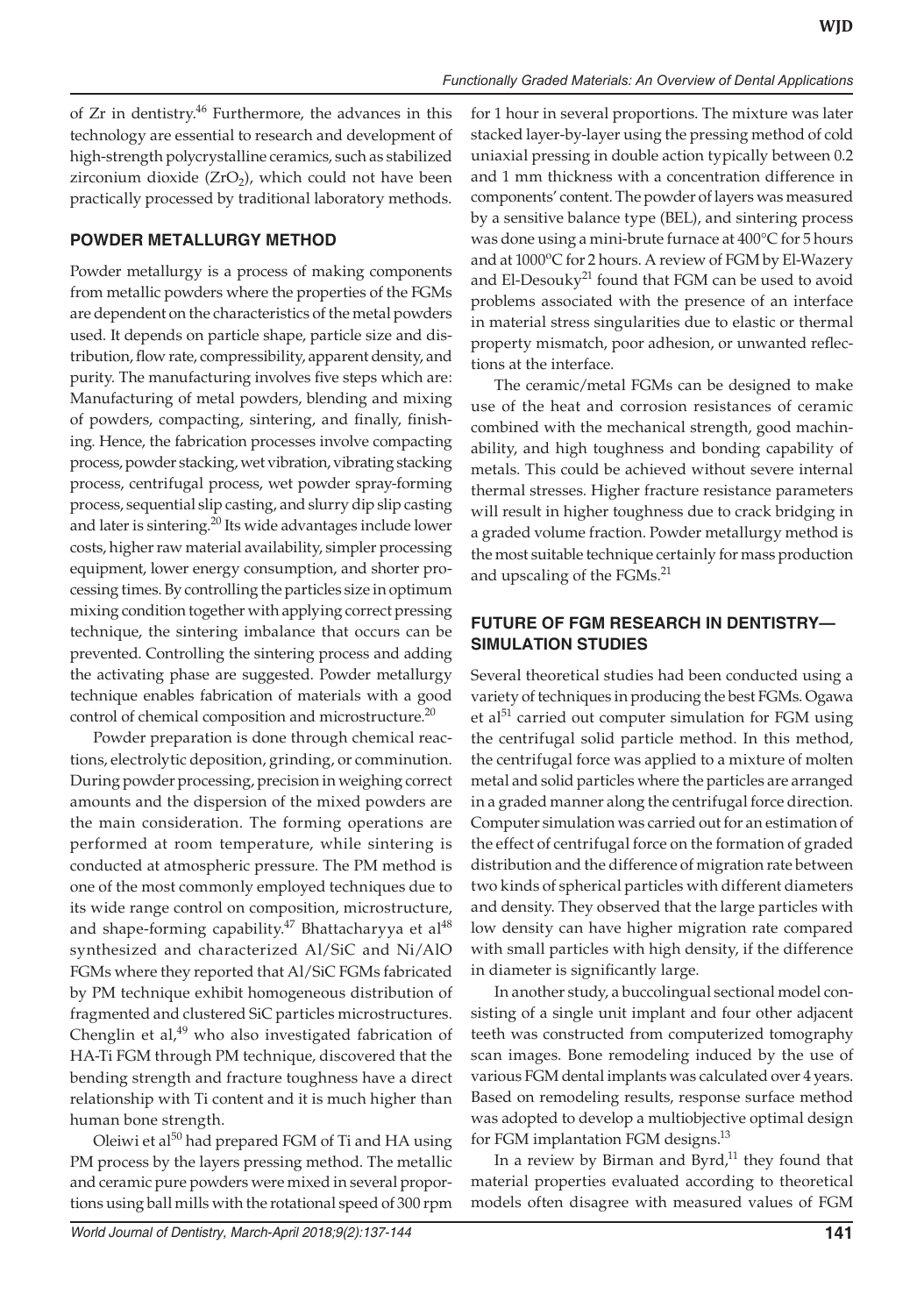constants. The thermal residual stresses should be accounted in the analysis of FGMs, since they may affect local strength and fracture resistance of these materials. Furthermore, they suggested to imply necessity in balancing the advantages of grading against current disadvantages, such as the asymmetry introduced by grading. Other researchers have theoretically studied the cosedimentation technique to fabricate FGMs.<sup>52,53</sup> A compositional gradient was produced by the settling of particles under gravity in a vessel.<sup>36</sup> In other study, a compositionally graded W–Mo composite which was formed through the settling of the W and Mo particles was studied. The density gradient was distributed in the initial clear liquid along the settling direction.<sup>53,54</sup>

A study by Jamaludin et  $al<sup>55</sup>$  was conducted to assess the grading parameter domination on the displacement and stress distribution of the HA/Ti FGM plates. The simulation of the thermoelastic behaviors was done using a 3D thermomechanical model of a 20-node brick quadratic element, and the plates were subjected to constant and functional, thermal, mechanical, and thermomechanical loadings. The numerical simulations were carried out using the general-purpose finite element software package, which was divided into three parts. First part was temperature field calculation using a thermal analysis preference; second part demonstrated the structural analysis for the displacement and stress field calculation, and finally, the last part combined both analyses to a thermal–structural coupled analysis. They conclude that the HA/Ti FGM has a potential application as a high thermal resistance material because it can withstand the extreme surface temperature and thermal stress.

# **CONCLUSION**

Of late, multiple parallel researches based on the FGM concept are being carried out on dental implants coated with HA, Zr, and its oxides to improve osseointegration and reduce stress behavior. The FGM model could bring better biomechanical, microstructural, and compositional compatibility with natural bone. Another application of FGM concept is in PFM restorations, wherein an FGM composite interlayer significantly reduces failure between metal ceramic and improves the metal–ceramic bond strength. This review attempts to present a thorough understanding of FGMs, their characterization, manufacturing techniques and technology, and their dental applications.

# **Clinical Significance**

Throughout the past decade, the use of endosteal dental implants as a treatment modality of choice in oral rehabilitation cases has increased. Unfortunately, no artificial implants have biomechanical properties equivalent

to that of the surrounding bone. Therefore, the introduction of newer materials that can withstand such applications while maintaining long-term mechanical stability was required. In the past, pure titanium and titanium-based implants with a bioactive HA coating have been used. However, the major concerns about implants coated with HA or Zr, for example, lie in the possible defects and debonding of the coated layer. Based on FGM concept, a graded composition between titanium and HA/Zr on the implant surface has now been achieved that has resulted in improved mechanical behavior and osseointegration.

## **ACKNOWLEDGMENT**

The authors would like to acknowledge the help of Ms Nor Ainun Maziah Ghazali for formatting this review article.

## **REFERENCES**

- 1. Birman V, Keil T, Hosder, S. Functionally graded materials in engineering. structural interfaces and attachments in biology. New York: Springer; 2013. pp. 19-41.
- 2. Muller P, Mognol P, Hascoet JY. Functionally Graded Material (FGM) parts: from design to the manufacturing simulation. Proceedings of the ASME conference on engineering systems design and analysis, France. 2012.
- 3. Ho SY, Kotousov A, Nguyen P. Slurry spray and sintering method for fabricating FGM (Functionally Graded Material) thermal barrier coatings. Australia: Adelaide University; 2008.
- 4. Zhang L, Han Y, Tan G. Hydroxyaptite nanorods patterned ZrO2 bilayer coating on zirconium for the application of percutaneous implants. Coll Surf B Biointerfac 2015 Mar;127:8-14.
- 5. Afzal MA, Kesarwani P, Reddy KM, Kalmodia S, Basu B, Balani K. Functionally graded hydroxyapatite-aluminazirconia biocomposite: synergy of toughness and biocompatibility. Mater Sci Eng C 2012 Jul;32(5):1164-1173.
- 6. Osman RB, Swain MV. A critical review of dental implant materials with an emphasis on titanium versus zirconia. Materials (Basel) 2015 Mar;8(3):932-958.
- 7. Udupa G, Shrikantha Rao S, Gangadharan KV. Functionally graded composite materials: an overview. Proc Mater Sci 2014 Dec;5:1291-1299.
- 8. Kawasaki A, Niino M, Kumakawa A. Multiscale, multifunctional and functionally graded materials: selected, peer reviewed papers from the 10th international symposium on MM & FGMs, 22nd to 25th September 2008. Sendai: Trans Tech; 2010.
- 9. Miyamoto Y, Kaysser WA, Rabin BH, Kawasaki A, Ford RG. Functionally graded materials: design, processing and applications. New York: Springer Science & Business Media; 2013.
- 10. Willert-Porada M. Design and fabrication strategy in the world of functional gradation. Int J Mater Prod Technol 2010 Jul;39(1-2):59-71.
- 11. Birman V, Byrd LW. Modeling and analysis of functionally graded materials and structures. Appl Mech Rev 2007 Sep;60(5):195-216.
- 12. Suresh S, Mortensen A. Fundamentals of functionally graded materials: the Institut of Materials. London: Iom communications; 1998.

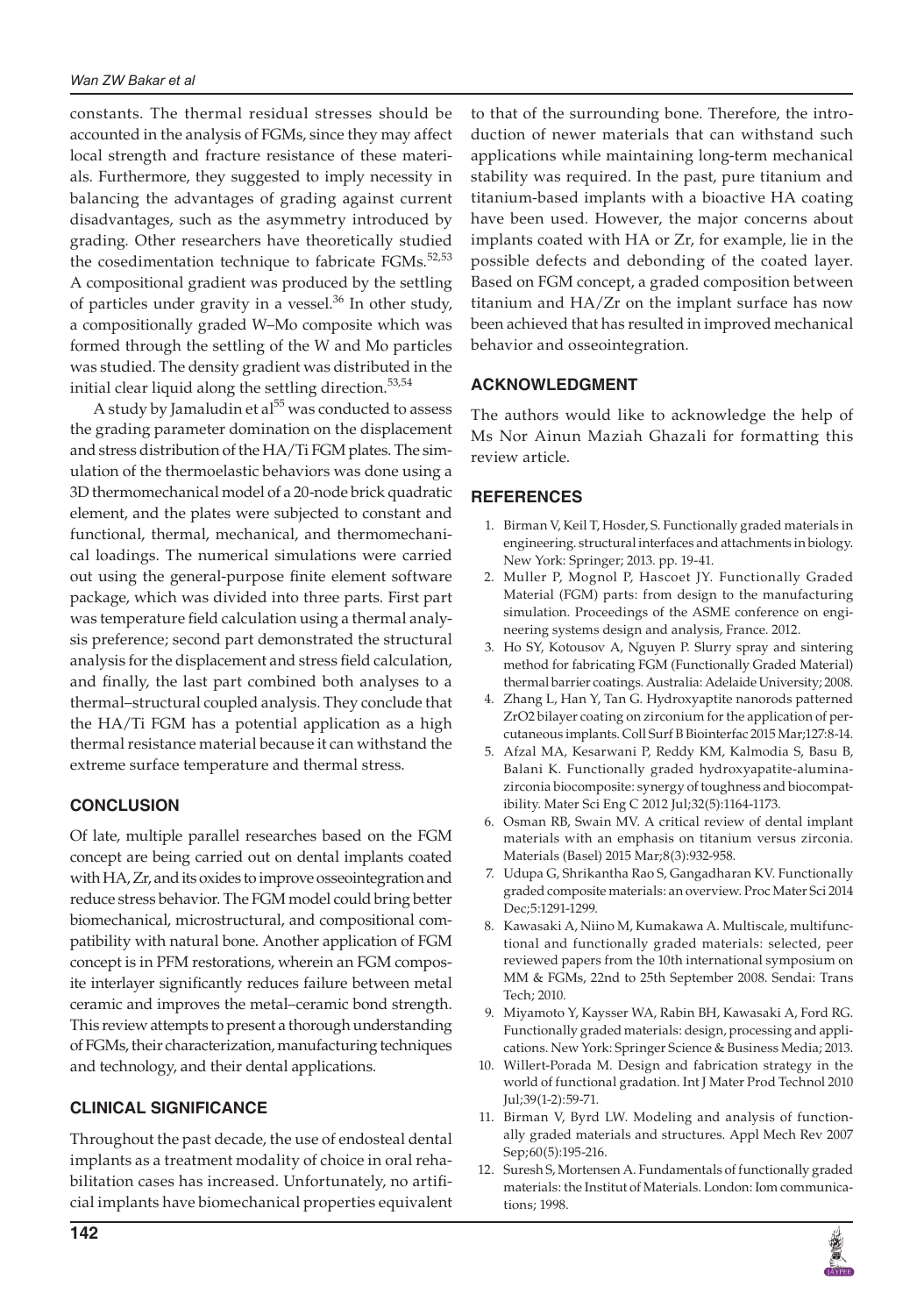- 13. Lin D, Li Q, Li W, Zhou S, Swain MV. Design optimization of functionally graded dental implant for bone remodeling. Compos Part B Eng 2009 Oct;40(7):668-675.
- 14. Kamal Jalali S, Yarmohammadi R, Maghsoudi F. Finite element stress analysis of functionally graded dental implant of a premolar tooth. J Mech Sci Technol 2016 Nov;30(11): 4919-4923.
- 15. Gaviria L, Salcido JP, Guda T, Ong JL. Current trends in dental implants. J Korean Assoc Oral Maxillofac Surg 2014 Apr;40(2):50-60.
- 16. Mehrali M, Shirazi FS, Mehrali M, Metselaar HS, Kadri NA, Osman NA. Dental implants from functionally graded materials. J Biomed Mater Res A 2013 Oct;101(10):3046-3057.
- 17. Sadollah A, Bahreininejad A, Eskandar H, Hamdi M. Optimum material gradient for functionally graded dental implant using particle swarm optimization. Adv Mater Res 2013 Jan;647:30-36.
- 18. Henriques B, Gonçalves S, Soares D, Silva FS. Shear bond strength comparison between conventional porcelain fused to metal and new functionally graded dental restorations after thermal-mechanical cycling. J Mech Behav Biomed Mater 2012 Sep;13:194-205.
- 19. Mortensen A, Suresh S. Functionally graded metals and metal-ceramic composites: part 1 processing. Int Mater Rev 1995 Jan;40(6):239-265.
- 20. Naebe M, Shirvanimoghaddam K. Functionally graded materials: a review of fabrication and properties. Appl Mater Today 2016 Dec;5:223-245.
- 21. El-Wazery MS, El-Desouky AR. A review on functionally graded ceramic-metal materials. J Mater Environ Sci 2015 Jan;6(5):1369-1376.
- 22. Torres Y, Trueba P, Pavón JJ, Chicardi E, Kamm P, García-Moreno F, Rodrigguez-Ortiz JA. Design, processing and characterization of titanium with radial graded porosity for bone implants. Mater Design 2016 Jul;110:179-187.
- 23. Mahamood RM, Akinlabi ET, Shukla M, Pityana S. Functionally graded material: an overview. In: Proceedings of the World Congress on Engineering. Vol. 3. London: WCE; 2012.
- 24. Demirkıran AS, Avcı E. Evaluation of functionally gradient coatings produced by plasma-spray technique. Surf Coat Technol 1999 Sep;116(119):292-295.
- 25. Cannillo V, Lusvarghi L, Manfredini T, Montorsi M, Siligardi C, Sola A. Glass-alumina functionally graded materials produced by plasma spraying. Key Eng Mater 2007 Mar;333:227-230.
- 26. Lajevardi SA, Shahrabi T, Szpunar JA. Synthesis of functionally graded nano  $\text{Al}_2\text{O}_3$ -Ni composite coating by pulse electrodeposition. Appl Surf Sci 2013 Aug;279:180-188.
- 27. Zhao C, Vleugels J, Vandeperre L, Basu B, Van der Biest O. Graded tribological materials formed by electrophoresis. Mater Sci Forum 1999 May;308(311):35-100.
- 28. Put S, Vleugels J, Van der Biest O. Functionally graded WC-Co materials produced by electrophoretic deposition. Scr Mater 2001 Nov;45(10):1139-1145.
- 29. Was GS, Jones JW, Kalnas CE, Parfitt LJ, Goldiner M. Role of ion beam assisted deposition in the synthesis and fracture of metal-ceramic multilayers. Surf Coat Technol 1994;65(1-3): 77-83.
- 30. Articek U, Milfelner M, Anzel I. Synthesis of functionally graded material H13/Cu by LENS technology. Adv Prod Eng Manage 2013 Sep;8(3):169-176.
- 31. Dumont AL, Bonnet J-P, Chartier T, Ferreira JM.  $M_0Si_2/Al_2O_3$ FGM: Elaboration by tape casting and SHS. J Eur Ceramic Soc 2001 Jan;21(13):2353-2360.
- 32. Groves JF, Wadley HN. Functionally graded materials synthesis via low vacuum directed vapor deposition. Compos Part B Eng 1997;28(1-2):57-69.
- 33. Nemat-Alla MM, Ata MH, Bayoumi MR, Khair-Eldeen W. Powder metallurgical fabrication and microstructural investigations of aluminum/steel functionally graded material. Mater Sci Appl 2011 Dec;2(12):1708-1718.
- 34. Watari F, Yokoyama A, Matsuno H, Miyao R, Uo M, Kawasaki T, Omori M, Hira T. Fabrication of functionally graded implant and its biocompatibility. In: Ichikawa K, editor. Functionally graded materials in the 21st century; Boston (MA): Kluwer Academic Publishers; 2001. pp. 187-190.
- 35. Tao H, Deng CJ, Zhang LM, Yuan RZ. Fabrication of  $\text{Al}/\text{Al}_2\text{O}_3$ composites and FGM. J Mater Sci Technol 2001 Jan;17(6): 646-648.
- 36. Ilschner B, Cherradi N 3rd. International symposium on structural and functional gradient materials: 10-12 October 1994, Swiss Federal Institue of Technology of Laussanne. Switzerland: Presses Polytechniques et Universitaires Romandes; 1995.
- 37. Kieback B, Neubrand A, Riedel H. Processing techniques for functionally graded materials. Mater Sci Eng A 2003 Feb;362(1):81-106.
- 38. Gasik MM. Functionally graded materials: bulk processing techniques. Int J Mater Prod Technol 2010 Jul;39(1-2): 20-29.
- 39. Zhu J, Lai Z, Yin Z, Jeon J, Lee S. Fabrication of  $ZrO<sub>2</sub>-NiCr$ functionally graded material by powder metallurgy. Mater Chem Physics 2001 Feb;68(1):130-135.
- 40. Watanabe Y, Inaguma Y, Sato H, Miura-Fujiwara E. A novel fabrication method for functionally graded materials under centrifugal force: the centrifugal mixed-powder method. Materials (Basel) 2009 Dec;2(4):2510-2525.
- 41. Boboulos, MA. CAD-CAM and rapid prototyping application evaluation. London: Bookboon; 2010.
- 42. Mishina H, Inumaru Y, Kaitoku K. Fabrication of  $ZrO_2$ / AISI316L functionally graded materials for joint prostheses. Mater Sci Eng A 2008;475(1):141-147.
- 43. EL-Wazery MS, EI-Desouky AR. Fabrication and characteristics of 8YSZ/Ni functionally graded materials by applying spark plasma sintering procedure. Int J Appl Sci Eng 2014 Sep;12(4):313-321.
- 44. Paul W, Sharma CP. Effect of calcium, zinc and magnesium on the attachment and spreading of osteoblast like cells onto ceramic matrices. J Mater Sci Mater Med 2007 May;18(5): 699-703.
- 45. Silva VV, Lameiras FS. Synthesis and characterization of composite powders of partially stabilized zirconia and hydroxyapatite. Mater Charact 2000 Jul;45(1):51-59.
- 46. Denry I, Kelly JR. Emerging ceramic-based materials for dentistry. J Dent Res 2014 Dec;93(12):1235-1242.
- 47. Canakci A, Varol T, Özkaya S, Erdemir F. Microstructure and properties of Al-B 4 C functionally graded materials produced by powder metallurgy method. Univ J Mater Sci 2014;2(5):90-95.
- 48. Bhattacharyya M, Kumar AN, Kapuria S. Synthesis and characterization of Al/SiC and Ni/Al<sub>2</sub>O<sub>3</sub> functionally graded materials. Mater Sci Eng A 2008 Jul;487(1-2):524-535.